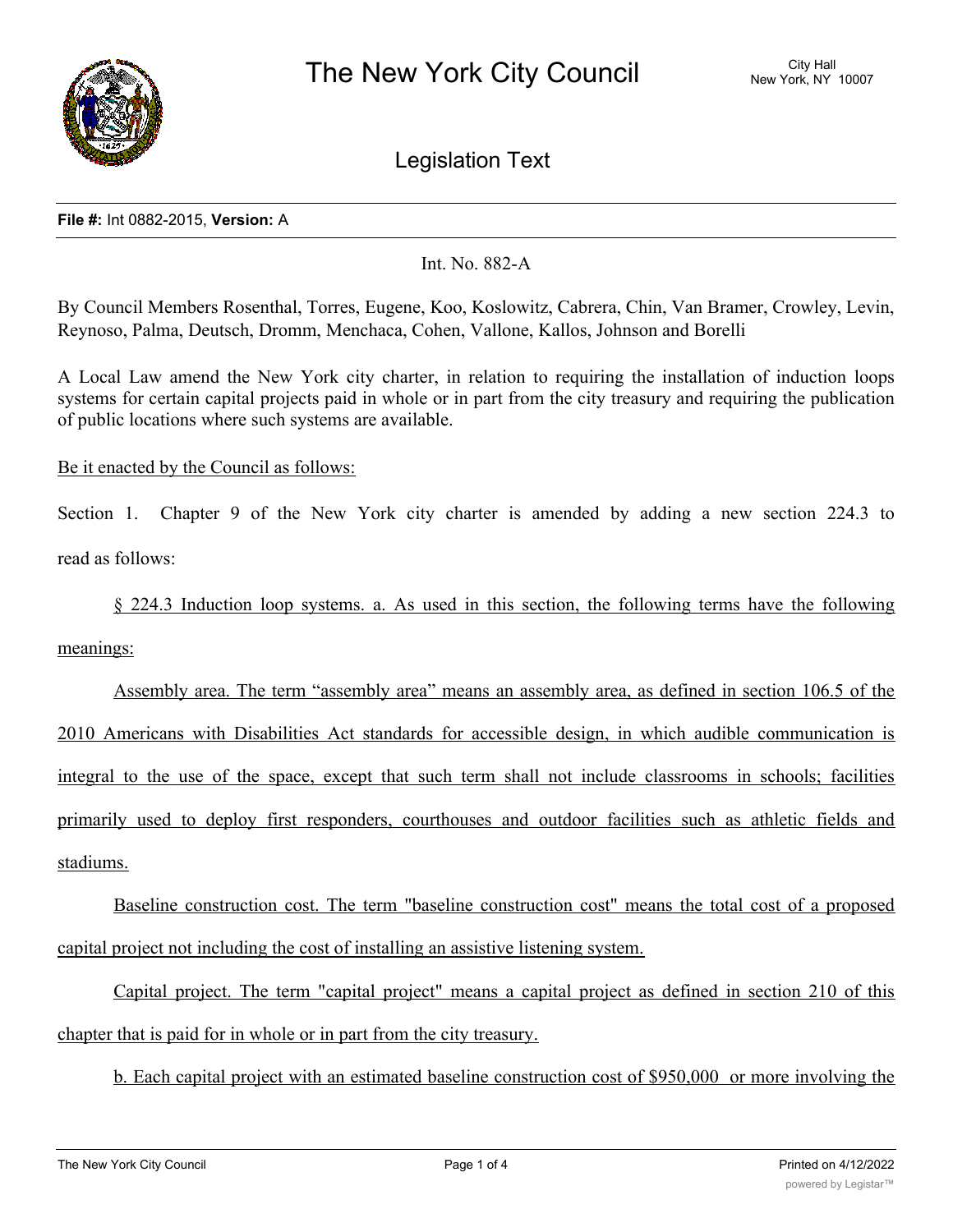## **File #:** Int 0882-2015, **Version:** A

construction or reconstruction of one or more assembly areas shall be designed and constructed to include in at least one assembly area the installation of an induction loop assistive listening system that complies with section N102 of appendix N of the New York city building code, or an alternative assistive listening system that complies with appendix N of the New York city building code that has been determined by the mayor in accordance with subdivision i of this section to be significantly more effective for the hard of hearing than an induction loop system. Each security, information, or reception desk used for the checking-in or screening of persons attending a meeting or event held in a looped assembly area shall be equipped with microloops. This section shall not apply to a capital project involving the reconstruction of an assembly area if the estimated cost of installing an induction loop system or alternative system exceeds 5% of the baseline construction cost of the project.

c. Directional signage that includes guidance to an assistive listening assembly area, including raised graphics and letters with Braille descriptors, must be provided in accordance with section 1110.2 of the New York city building code, and other signage indicating any special accessibility features must be provided in accordance with section 1110.3 of such code.

d. The entrance to any building containing an assistive listening assembly area and any security, information, or reception area used for the checking-in or screening of persons attending a meeting or event held in such assembly area shall display the international symbol of access for hearing loss pursuant to figure 703.6.3.3 of ICC A117.1-2009 and a "T" in the lower right-hand corner of such symbol indicating the availability of an induction loop system or a symbol indicating an alternative system if applicable.

e. No later than July 1, 2018, the mayor or an office or agency designated by the mayor shall post on its website the locations of facilities owned or operated by the city at which an assistive listening system such as an induction loop, infrared, FM, or other type of system, is permanently available or in the process of being installed, as well as which type of assistive listening system is permanently available or in the process of being installed, including the cost associated with installation of new assistive listening systems. The list shall be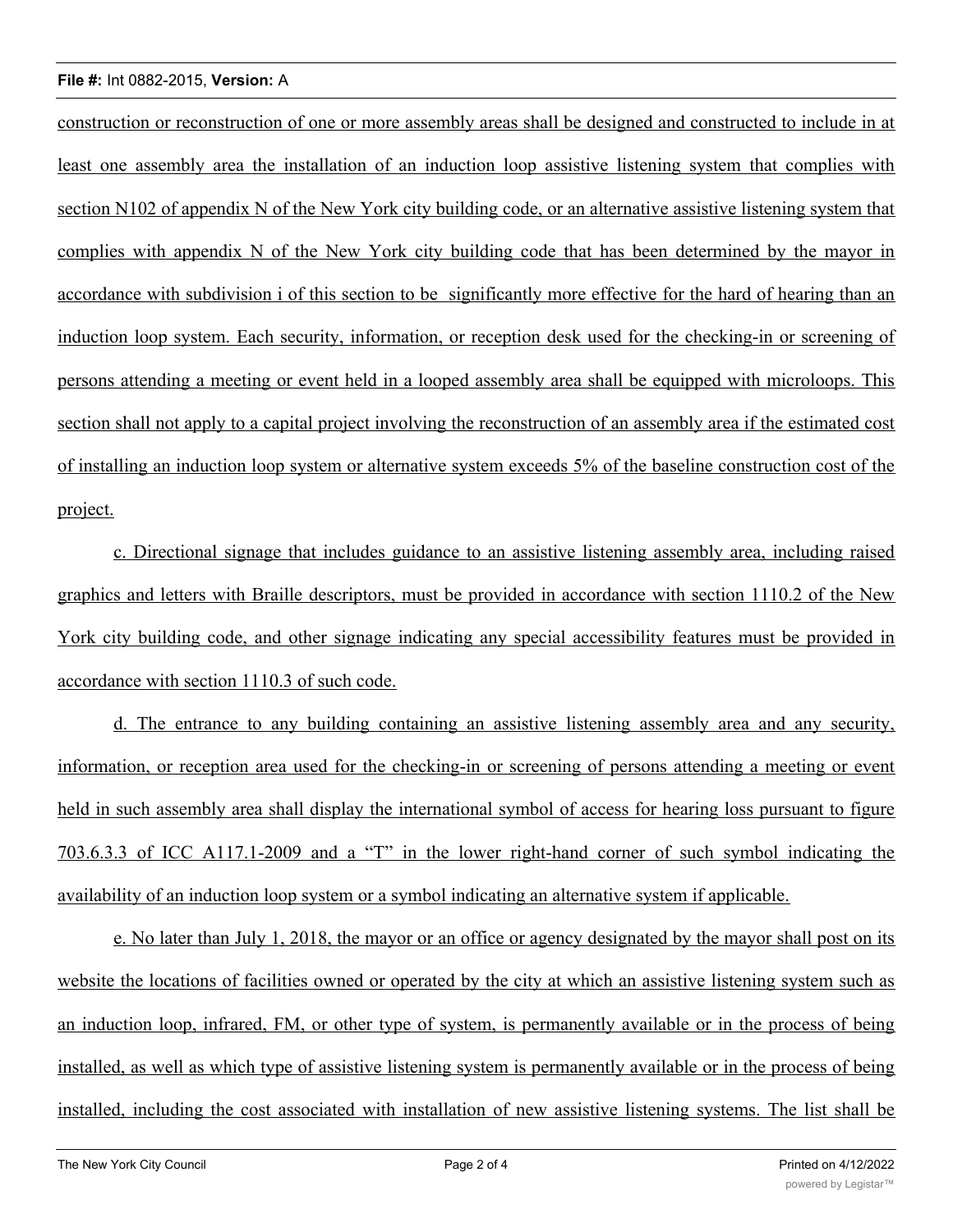### **File #:** Int 0882-2015, **Version:** A

updated annually thereafter.

f. This section shall not apply to capital projects involving the construction or reconstruction of assembly areas that are not owned by the city unless 50 percent or more of the estimated cost of such project is to be paid for out of the city treasury, provided that this exemption shall not apply to any capital project that receives \$1,000,000 or more out of the city treasury.

g. The mayor may exempt from this section projects accounting for up to 20% of the capital dollars in each fiscal year subject to this section for the installation of assistive listening systems if in his or her sole judgment such exemption is necessary in the public interest. At the conclusion of each fiscal year the mayor shall report to the council the exemptions granted pursuant to this section, including the basis for such exemption.

h. The mayor or an office or agency designated by the mayor shall promulgate rules to carry out the provisions of this section.

i. Where the mayor determines, after consulting with experts in the field of hearing disabilities and assistive listening systems and advocates for people who are hard of hearing, that there is new technology with respect to an assistive listening system that makes such system significantly more effective than an induction loop system, the mayor may promulgate a rule allowing the use of such system as an alternative to an induction loop system in accordance with subdivision b.

§ 2. This local law takes effect on January 1, 2018, and applies to projects for which an application for construction document approval is filed with the department of buildings on and after such date, except that prior to such effective date the mayor or office or agency designated by the mayor shall take all actions necessary for the timely implementation of this local law, including the promulgation of rules.